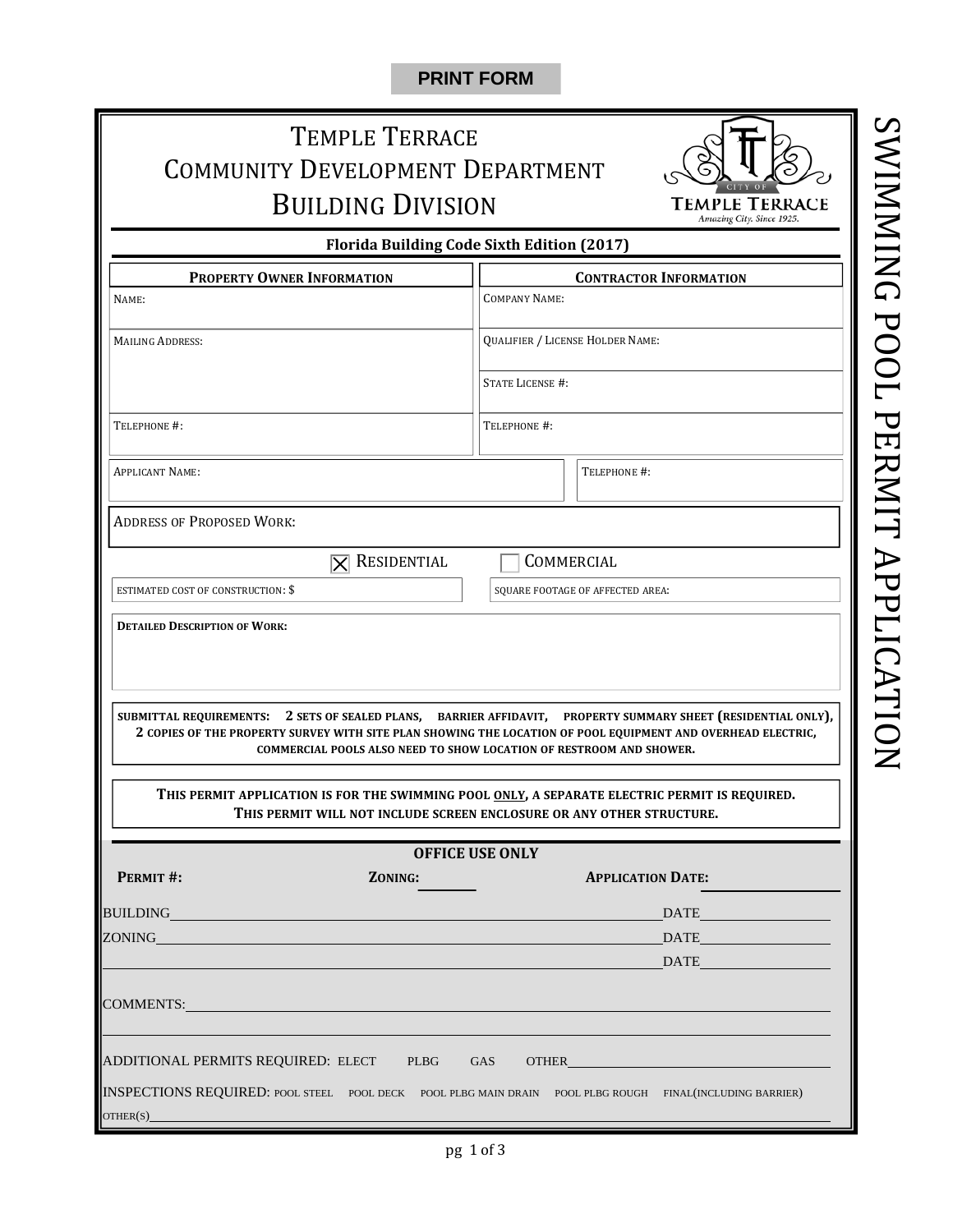| <b>PERMIT APPLICATION (Chapter 713.135(6) Florida Statutes)</b><br>Application is hereby made to obtain a permit to do the work and installations as indicated. I certify that no work or<br>installation has commenced prior to the issuance of a permit and that all work will be performed to meet the standards<br>of all laws regulating construction in this jurisdiction. I understand that a separate permit must be secured for ELECTRI-<br>CAL, PLUMBING, SIGNS, WELLS, POOLS, FURNACES, BOILERS, HEATERS, TANKS, and AIR CONDITIONERS, FIRE ALARM<br>SYSTEMS, FIRE SPRINKLER SYSTEMS etc. | APPLICANT INITIALS:        |  |  |  |
|------------------------------------------------------------------------------------------------------------------------------------------------------------------------------------------------------------------------------------------------------------------------------------------------------------------------------------------------------------------------------------------------------------------------------------------------------------------------------------------------------------------------------------------------------------------------------------------------------|----------------------------|--|--|--|
| NOTICE OF COMMENCEMENT (Chapter 713.135(1)(d) & 713.135(1)(a) Florida Statutes)                                                                                                                                                                                                                                                                                                                                                                                                                                                                                                                      |                            |  |  |  |
| For any direct contract valued greater than \$2,500 (\$7,500 to repair or replace an existing heating or cooling system) a<br>recorded NOTICE OF COMMENCEMENT is required prior to the first inspection.<br>"WARNING TO OWNER: YOUR FAILURE TO RECORD A NOTICE OF COMMENCEMENT MAY RESULT IN YOUR PAYING<br>TWICE FOR IMPROVEMENTS TO YOUR PROPERTY. A NOTICE OF COMMENCEMENT MUST BE RECORDED AND POSTED<br>ON THE JOB SITE BEFORE THE FIRST INSPECTION. IF YOU INTEND TO OBTAIN FINANCING, CONSULT WITH YOUR<br>LENDER OR AN ATTORNEY BEFORE RECORDING YOUR NOTICE OF COMMENCEMENT."               |                            |  |  |  |
|                                                                                                                                                                                                                                                                                                                                                                                                                                                                                                                                                                                                      | APPLICANT INITIALS:        |  |  |  |
| HOMEOWNER'S PROTECTION GUIDE (Chapter 713.135(1)(c) Florida Statutes)<br>Each applicant must promise in good faith to provide to the owner of the real property upon which improvements are to<br>be constructed a printed statement stating that the right, title, and interest of the person who has contracted for the<br>improvement may be subject to attachment under the Construction Lien Law.                                                                                                                                                                                               |                            |  |  |  |
|                                                                                                                                                                                                                                                                                                                                                                                                                                                                                                                                                                                                      | <b>APPLICANT INITIALS:</b> |  |  |  |
| <b>NOTICE OF DEED RESTRICTIONS</b><br>This permit may be subject to "deed" restrictions which may be more restrictive than the City regulations. The applicant                                                                                                                                                                                                                                                                                                                                                                                                                                       |                            |  |  |  |
| assumes responsibility for compliance with applicable deed restrictions.                                                                                                                                                                                                                                                                                                                                                                                                                                                                                                                             | APPLICANT INITIALS:        |  |  |  |
|                                                                                                                                                                                                                                                                                                                                                                                                                                                                                                                                                                                                      |                            |  |  |  |
| WORK COMMENCING BEFORE PERMIT ISSUANCE (CHAPTER 8-28 (f) (2) City Code)<br>In the event that any work for which a permit is required is commenced or is in process prior to the issuance of a permit<br>by the building department, the building official may impose a penalty fee. The fee for work commenced without a per-<br>mit shall be assessed per discipline (building, electrical, mechanical, plumbing, etc.) according to the most recently                                                                                                                                              |                            |  |  |  |
| adopted Permit Fee Schedule.                                                                                                                                                                                                                                                                                                                                                                                                                                                                                                                                                                         | APPLICANT INITIALS:        |  |  |  |
|                                                                                                                                                                                                                                                                                                                                                                                                                                                                                                                                                                                                      |                            |  |  |  |
| <b>ADDITIONAL PERMITS REQUIRED (Florida Building Code 105.3.3)</b><br>"NOTICE: In addition to the requirements of this permit, there may be additional restrictions applicable to this property<br>that may be found in the public records of this county, and there may be additional permits required from other govern-<br>mental entities such as water management districts, state agencies, or federal agencies."                                                                                                                                                                              | <b>APPLICANT INITIALS:</b> |  |  |  |
|                                                                                                                                                                                                                                                                                                                                                                                                                                                                                                                                                                                                      |                            |  |  |  |
| <b>CONDITIONS OF THE PERMIT (Florida Building Code 105.4.1)</b><br>A permit issued shall be construed to be a license to proceed with the work and not as authority to violate, cancel, alter<br>or set aside any of the provisions of technical codes, nor shall issuance of a permit prevent the building official from<br>thereafter requiring a correction of errors in plans, construction or violations of this code.                                                                                                                                                                          |                            |  |  |  |
|                                                                                                                                                                                                                                                                                                                                                                                                                                                                                                                                                                                                      | <b>APPLICANT INITIALS:</b> |  |  |  |
| 7UNDER PENALTY OF PERJURY, I DECLARE THAT ALL THE INFORMATION CONTAINED IN THIS<br>BUILDING PERMIT APPLICATION IS TRUE AND CORRECT AND THAT ALL WORK WILL BE DONE IN<br><b>COMPLIANCE WITH FLORIDA BUILDING CODE SIXTH EDITION (2017) AND ALL OTHER APPLICABLE</b><br>LAWS REGULATING CONSTRUCTION, ZONING AND LAND DEVELOPMENT WHETHER OR NOT SHOWN<br>OR INDICATED IN PLANS AND SPECIFICATIONS OF THIS PERMIT.                                                                                                                                                                                     |                            |  |  |  |
| <b>APPLICANT SIGNATURE</b>                                                                                                                                                                                                                                                                                                                                                                                                                                                                                                                                                                           | <b>DATE</b>                |  |  |  |
|                                                                                                                                                                                                                                                                                                                                                                                                                                                                                                                                                                                                      |                            |  |  |  |
| <b>ADDRESS OF PROPOSED WORK:</b>                                                                                                                                                                                                                                                                                                                                                                                                                                                                                                                                                                     | PERMIT #:                  |  |  |  |